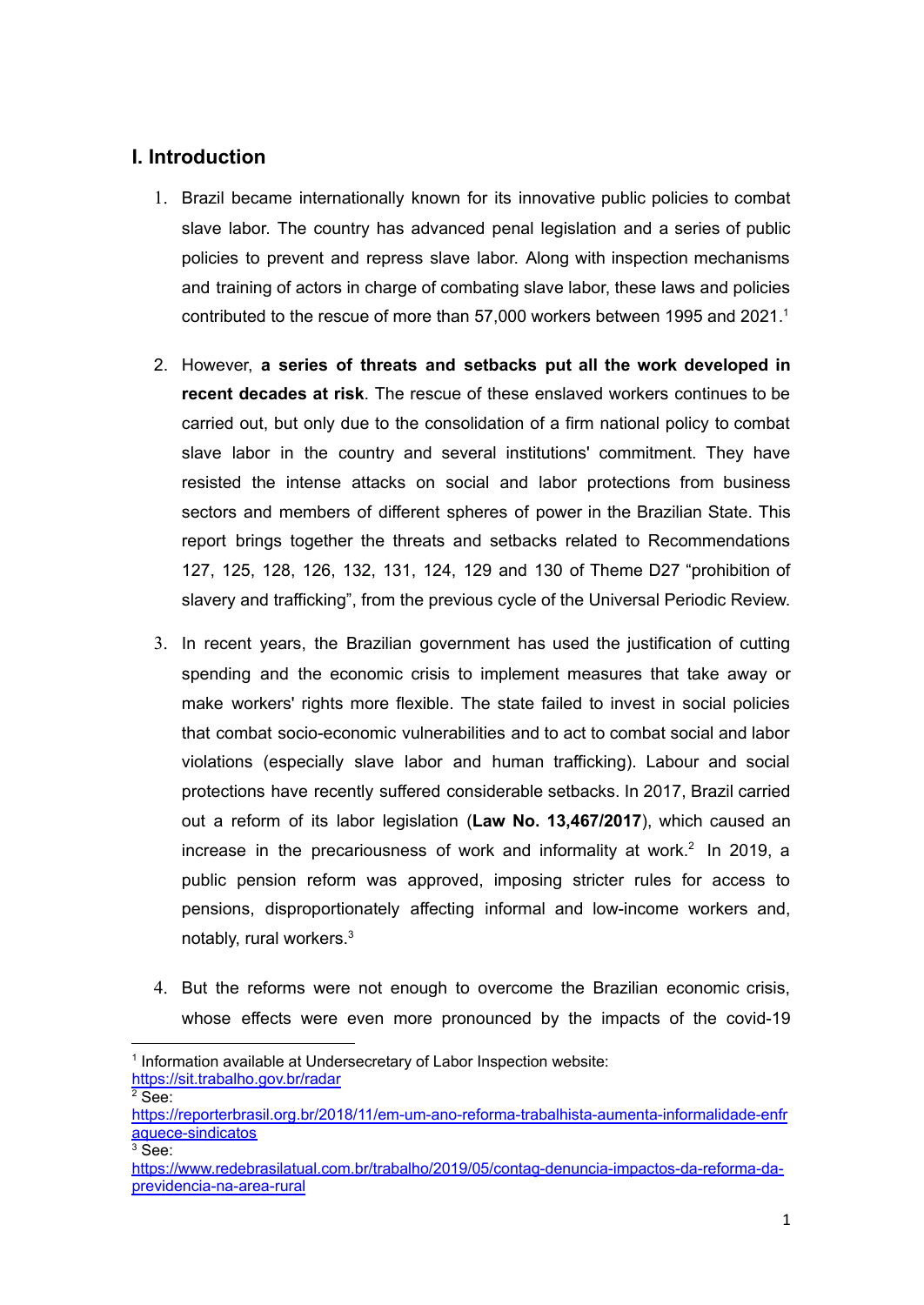pandemic, which led to the death of more than 600,000 people in the country.<sup>4</sup> In 2021, the unemployment rate reached 14.7% (more than double the global average), leading the country to reach the fourth highest unemployment rate globally. 5

- 5. The end of jobs and the weakening of social and labor **protection intensified the social problems** experienced by the majority of the population, contributing to the increase in social inequality in the country and hunger in the Brazilian population. 6 In 2018, there were 85 million Brazilians with some degree of food insecurity. 7 In 2021, the situation became even more severe: 55.2% of Brazilian households were experiencing food insecurity, which means that 116.8 million Brazilians did not have complete and permanent access to food.<sup>8</sup>
- **6.** This whole scenario has increased the number of workers in situations of extreme vulnerability and, therefore, **more susceptible to being enticed into slave labor**. In 2021 alone, 1,937 workers were rescued. 9
- 7. The most significant number of rescues continues to be in **rural areas**, which correspond to almost 80% of the total. <sup>10</sup> The urban area raises concern, particularly concerning some sectors, such as civil construction and the textile sector - until 2020, however, the sector corresponded to less than 2% of the cases of freed workers. 11
- 8. But whether in urban or rural areas, the profile of rescued workers shows that a series of **intersectionalities** mark the problem: the vast majority of rescued

<sup>4</sup> See:

[https://g1.globo.com/saude/coronavirus/noticia/2022/02/23/brasil-registra-956-mortes-por-covid](https://g1.globo.com/saude/coronavirus/noticia/2022/02/23/brasil-registra-956-mortes-por-covid-em-24-horas-media-movel-de-casos-completa-2-semanas-em-queda.ghtml)[em-24-horas-media-movel-de-casos-completa-2-semanas-em-queda.ghtml](https://g1.globo.com/saude/coronavirus/noticia/2022/02/23/brasil-registra-956-mortes-por-covid-em-24-horas-media-movel-de-casos-completa-2-semanas-em-queda.ghtml)

<sup>5</sup> See:

[https://g1.globo.com/economia/noticia/2021/11/22/brasil-tem-a-4a-maior-taxa-de-desemprego-d](https://g1.globo.com/economia/noticia/2021/11/22/brasil-tem-a-4a-maior-taxa-de-desemprego-do-mundo-aponta-ranking-com-44-paises.ghtml) [o-mundo-aponta-ranking-com-44-paises.ghtml](https://g1.globo.com/economia/noticia/2021/11/22/brasil-tem-a-4a-maior-taxa-de-desemprego-do-mundo-aponta-ranking-com-44-paises.ghtml)

 $6$  See:

[https://www.cnnbrasil.com.br/nacional/fome-avanca-e-atinge-mais-9-milhoes-de-brasileiros-nos](https://www.cnnbrasil.com.br/nacional/fome-avanca-e-atinge-mais-9-milhoes-de-brasileiros-nos-ultimos-dois-anos/)[ultimos-dois-anos/](https://www.cnnbrasil.com.br/nacional/fome-avanca-e-atinge-mais-9-milhoes-de-brasileiros-nos-ultimos-dois-anos/)

 $\sqrt{7}$  See: biblioteca.ibge.gov.br/visualizacao/livros/liv101749.pdf

<sup>8</sup> See:

<sup>9</sup> https://sit.trabalho.gov.br/radar/ www1.folha.uol.com.br/mercado/2022/02/como-o-brasil-chegou-ao-atual-cenario-de-fome.shtml #:~:text=O%20Inqu%C3%A9rito%20Nacional%20sobre%20Inseguran%C3%A7a,cen%C3%A1r io%20de%20inseguran%C3%A7a%20alimentar%20%E2%80%94um

<sup>&</sup>lt;sup>10</sup> See Painel de Informações e Estatísticas da Inspeção do Trabalho no Brasil at [https://sit.trabalho.gov.br/radar/>](https://sit.trabalho.gov.br/radar/)

 $11$  Data from

<https://smartlabbr.org/trabalhoescravo/localidade/0?dimensao=perfilCasosTrabalhoEscravo>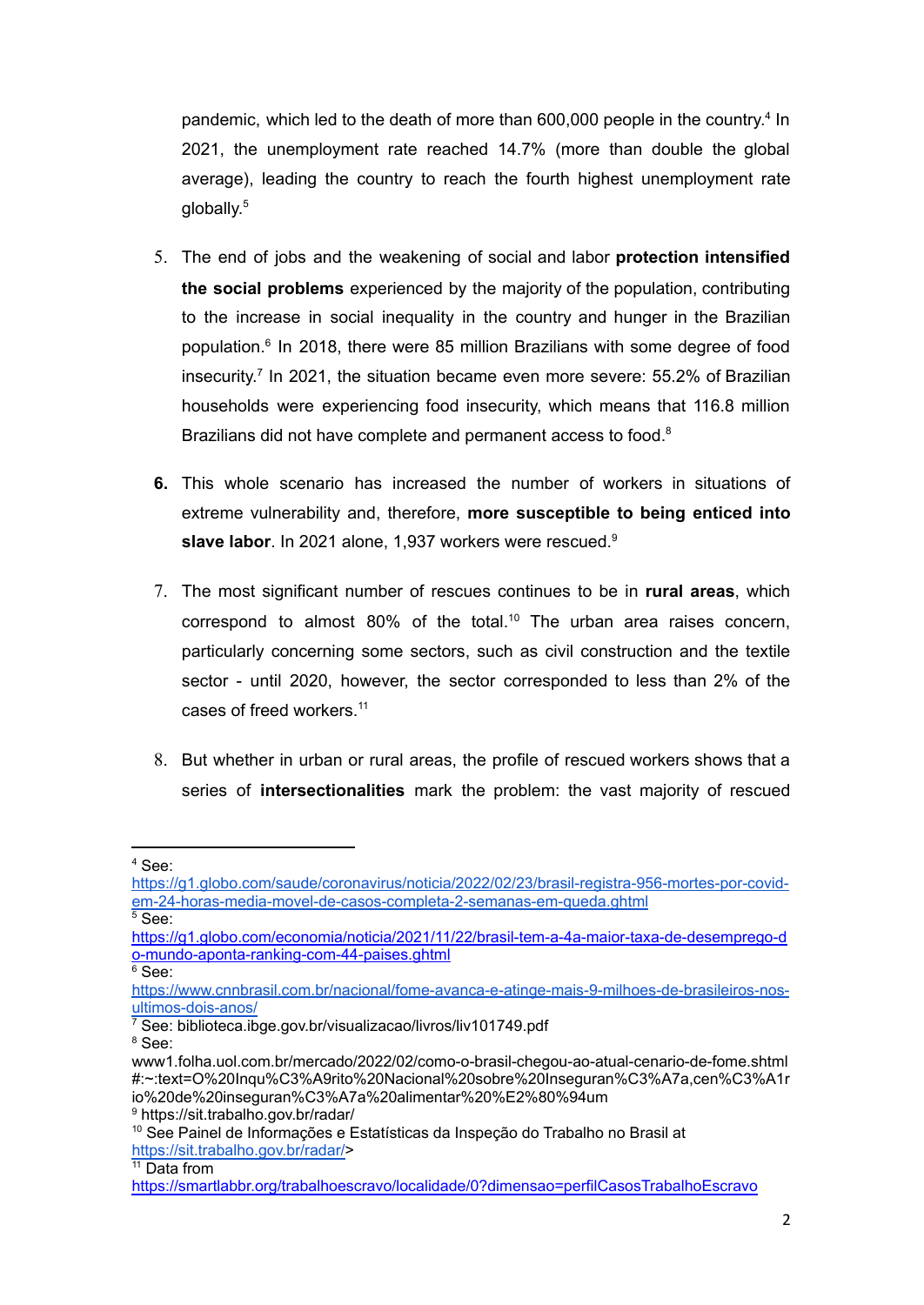workers are black, without complete elementary education, and between 18 and 24 years old. $12$ 

# **II. Setbacks and Threats in Policies to Combat Slave Labor**

- 9. Brazil managed to advance timidly in some policies to combat slave labor, human trafficking, and related issues, according to recommendations 127, 128, 132, 131, 124, 129, and 130.
- 10. In terms of legislation, Brazil approved Law No. 13,344/2016. Based on the guidelines of the Palermo Protocol, the law specifically dealt with Combating Trafficking in Persons. It provided for the prevention and repression of this crime, including essential changes in the Brazilian Penal Code.<sup>13</sup>
- 11. According to recommendations 126, 124, and 130 on protection and assistance to victims, Brazil created a **National Assistance Flow for Victims of Slave Labor**, within the scope of the **National Commission for the Eradication of Slave Labor** (CONATRAE) and in cooperation with various actors. This is an essential tool for information and combating slave labor in the country. The flow establishes a direction for the action of federative entities and social actors involved in the fight against slave labor in Brazil, standardizing the care for rescued victims and ensuring specialized and humanized support through referral to relevant public policies and services. <sup>14</sup> Since its publication, Conatrae has been working with the federative units for its implementation, which can bring good results in the future. However, as **the flow is still in the implementation phase**, assessing its effectiveness is not yet possible.

### **II.1. Lack of staff and budget cuts in supervisory bodies**

12. The **Labor Inspection**, the body responsible for labor inspections in Brazil (among them, those related to slave labor), has suffered severe budget and personnel cuts. Taken together, those failures demonstrate that Brazil is far from being alignment with recommendations 128, 129, and 130, on resources

<sup>&</sup>lt;sup>12</sup> Data from

 $14$ <sup>13</sup> See Article 149-A from Brazilian Penal Code <https://smartlabbr.org/trabalhoescravo/localidade/0?dimensao=perfilCasosTrabalhoEscravo>

[https://brasil.un.org/pt-br/152114-brasil-consolida-politica-publica-de-assistencia-vitimas-de-trab](https://brasil.un.org/pt-br/152114-brasil-consolida-politica-publica-de-assistencia-vitimas-de-trabalho-escravo) [alho-escravo](https://brasil.un.org/pt-br/152114-brasil-consolida-politica-publica-de-assistencia-vitimas-de-trabalho-escravo)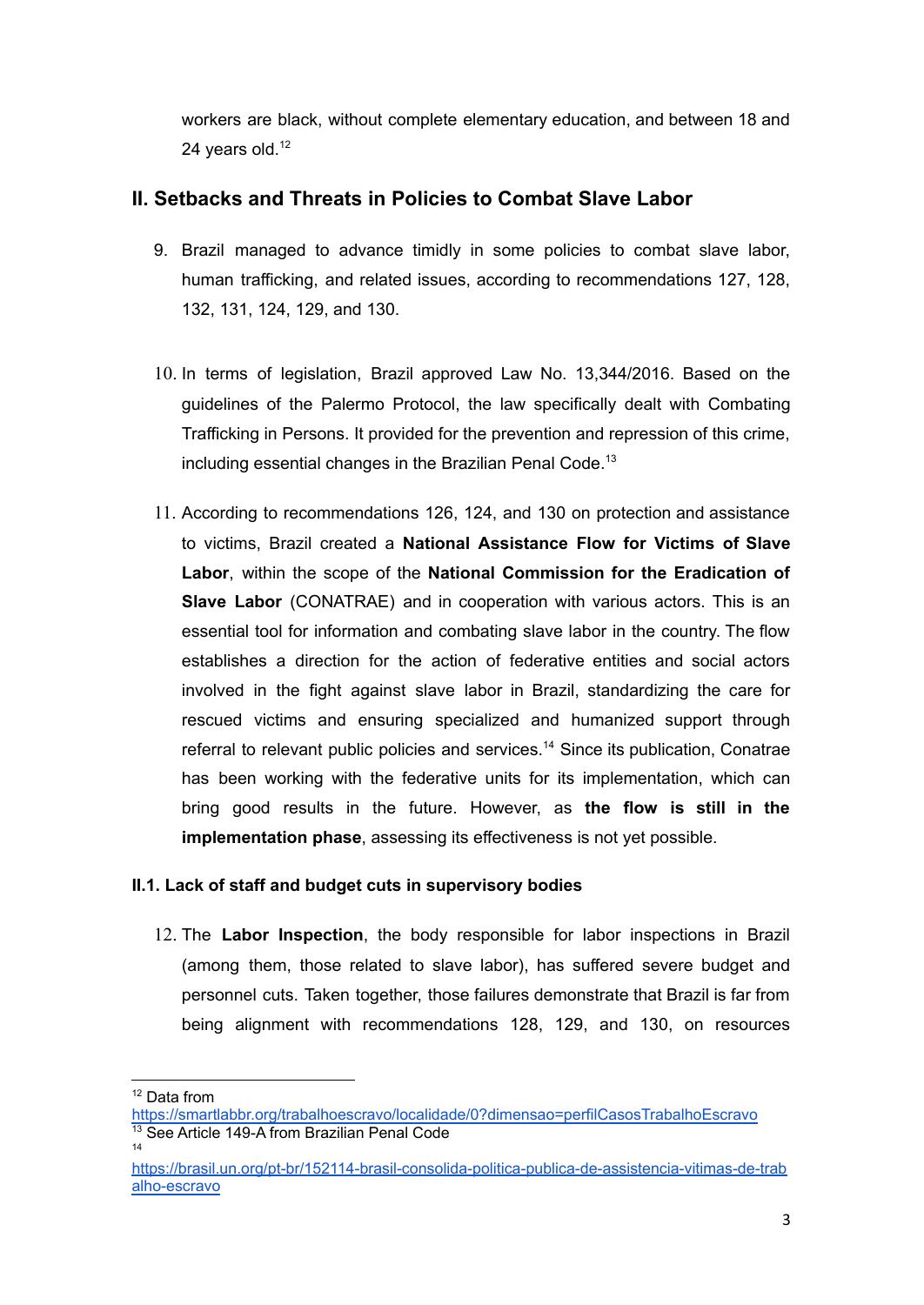(government officials, budget and structure) to combating modern slavery and trafficking, as we can see in the following paragraphs:

- 13. Brazil has experienced a significant **decline in its number of trained labour inspectors**, which has seen a reduction by a third in the past ten years, from 2,935 in 2010 to 2,050 in 2020.<sup>15</sup> The low number of inspectors is not enough to reach all country regions, especially the most remote ones and has made it difficult for the government to monitor and enforce labour standards. The deficit in the Labor Inspection body has been denounced for some time by civil society organizations and by the labor inspectors themselves, having been the subject of a public manifestation by Conatrae. 16
- 14. In addition to the personnel deficit, the Labor Inspection has suffered severe **budget cuts**, affecting the public policy to combat labor violations, including slave labor. In August 2017, rescue operations came to a halt due to a lack of resources. <sup>17</sup> Upon making this fact public, the head of Labour Inspection was fired by the higher authorities.<sup>18</sup> The budget problem was only corrected after the pressure from institutions involved in the fight against slave labor in the country, including organizations from organized civil society and labor unions. However, in 2019, resources for labor inspection were reduced again, falling by 49% compared to the previous year. 19
- 15. The government also prevented the Labour Inspection from obtaining resources by **controlling the allocation of funds** resulting from fines and indemnities for collective moral damages by the Public Ministry of Labor (MPT). The justification given by the government is that these funds should go to specific funds (Fundo de Defesa de Direitos Difusos and Fundo de Amparo ao Trabalhador), even though none of these funds is intended to promote collective or unavailable labor

 $15$  See:

[http://www.wipsociology.org/2021/04/20/a-devastated-brazil-how-bolsonaro-has-dismantled-labo](http://www.wipsociology.org/2021/04/20/a-devastated-brazil-how-bolsonaro-has-dismantled-labor-and-environmental-protections/) [r-and-environmental-protections/](http://www.wipsociology.org/2021/04/20/a-devastated-brazil-how-bolsonaro-has-dismantled-labor-and-environmental-protections/)

 $16$  See:

[https://www.gov.br/mdh/pt-br/acesso-a-informacao/participacao-social/conatrae/NotaPblicaConc](https://www.gov.br/mdh/pt-br/acesso-a-informacao/participacao-social/conatrae/NotaPblicaConcursoAuditorFiscaldoTrabalho_.pdf) [ursoAuditorFiscaldoTrabalho\\_.pdf](https://www.gov.br/mdh/pt-br/acesso-a-informacao/participacao-social/conatrae/NotaPblicaConcursoAuditorFiscaldoTrabalho_.pdf)

 $18$  See: <sup>17</sup> The head of the Department of Surveillance to Eradicate Slave Labour (*Divisão de Fiscalização para a Erradicação do Trabalho Escravo*) presented official data to the Brazilian Senate that demonstrated this.

 $19$  See: [https://oglobo.globo.com/economia/apos-critica-por-falta-de-verba-governo-decide-trocar-chefia](https://oglobo.globo.com/economia/apos-critica-por-falta-de-verba-governo-decide-trocar-chefia-no-ministerio-do-trabalho-21930138) [-no-ministerio-do-trabalho-21930138](https://oglobo.globo.com/economia/apos-critica-por-falta-de-verba-governo-decide-trocar-chefia-no-ministerio-do-trabalho-21930138)

[https://economia.uol.com.br/noticias/redacao/2020/01/02/2019-ano-fim-ministerio-do-trabalho-b](https://economia.uol.com.br/noticias/redacao/2020/01/02/2019-ano-fim-ministerio-do-trabalho-balanco-bruno-dalcolmo.htm) [alanco-bruno-dalcolmo.htm](https://economia.uol.com.br/noticias/redacao/2020/01/02/2019-ano-fim-ministerio-do-trabalho-balanco-bruno-dalcolmo.htm)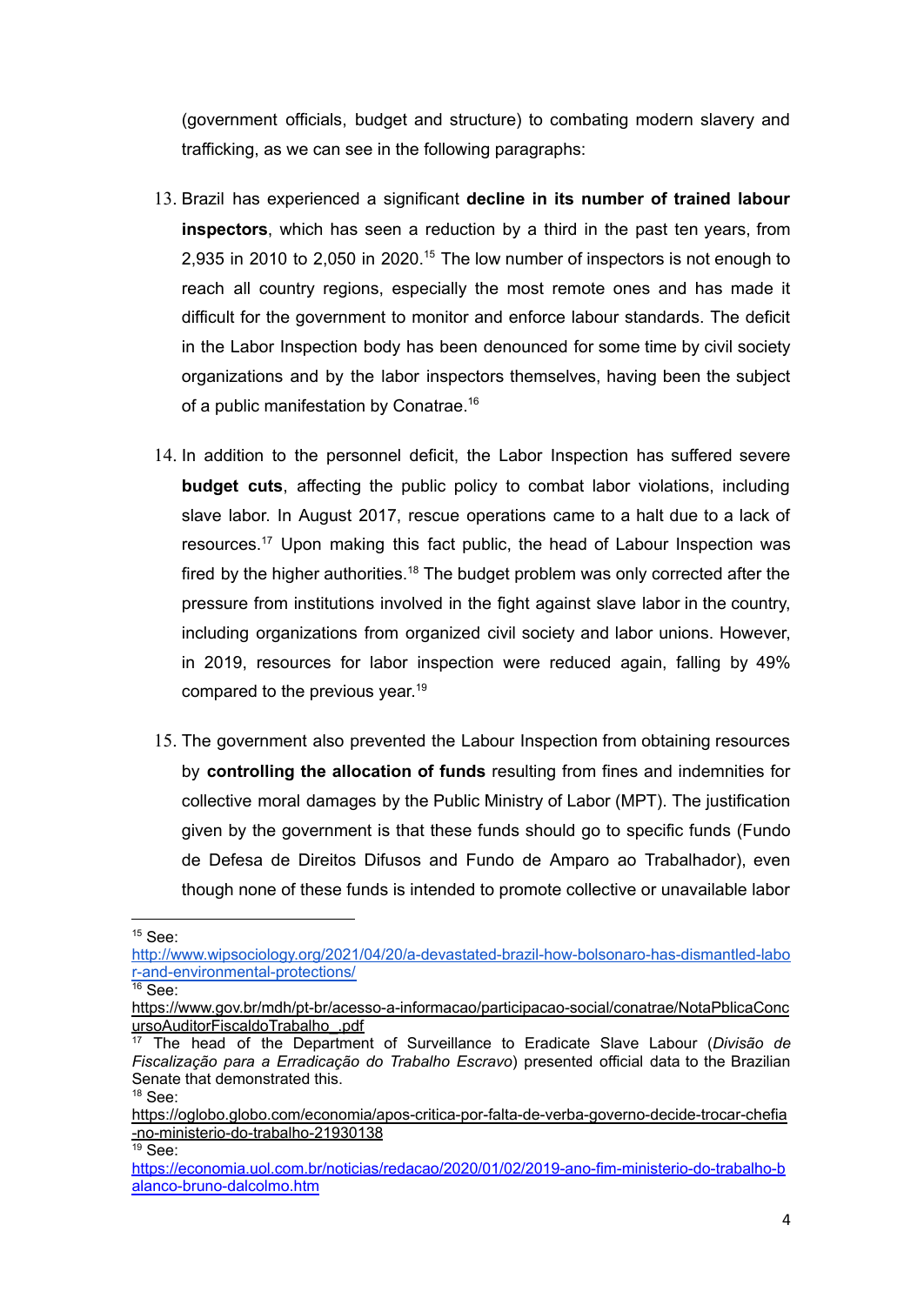rights. In other words, although the MPT's allocations in favor of combating and preventing slave labor are provided for in the **II National Plan for the Eradication of Slave Labor**, such resources can no longer be postulated by the Labour Inspection and other federal government bodies, as the Federal Police. This measure, in practice, impacts the capacity of the labour inspection since such resources help the purchase of equipment to carry out operations. For example, in 2015, the Special Mobile Inspection Group acquired all your cars with MPT destinations. Although these vehicles are already old and with high mileage, the government did not update the fleet. This measure still prohibited the receipt of equipment and resources through destinations. Initially, the allocation of resources was forbidden only by the Ministry of Labor and later extended to other federal agencies.<sup>20</sup>

- 16. Rescue and inspection operations are complex and require resources to purchase and renew work and logistics instruments, notably the vehicle fleet (including fuel), IT equipment, and personal protection of tax auditors. The lack of funds impacts the number of operations carried out, the type of locations and activities inspected, and the number of rescued workers. As they involve higher costs, operations in more remote areas have decreased, leaving workers in these regions even more vulnerable.
- 17. But the Labor Inspection was not the only one affected by the budget cut, which included all policies to combat slave labor. And there is no forecast for improvement. In the **2022 budget** proposed by the federal government, the Ministry of Labor and Social Security - to which the Labor Inspection is linked was the department that suffered the **most significant budget cut** (1 billion reais). <sup>21</sup> The **lack of transparency** in government data makes it impossible to specify the exact values of the cuts suffered by each national policy mechanism.

#### **II.2. Weakening of the administrative protective apparatus**

18. The current federal administration has sought to restructure regulatory labour and social bodies or amend their composition to make them more subservient to the demands of the Executive.

<sup>20</sup> See:

 $21$  See: [https://www1.folha.uol.com.br/mercado/2021/11/pf-e-prf-recebem-recursos-de-infracoes-trabalhi](https://www1.folha.uol.com.br/mercado/2021/11/pf-e-prf-recebem-recursos-de-infracoes-trabalhistas-na-contramao-de-ministerio-de-onyx.shtml?origin=folha) [stas-na-contramao-de-ministerio-de-onyx.shtml?origin=folha](https://www1.folha.uol.com.br/mercado/2021/11/pf-e-prf-recebem-recursos-de-infracoes-trabalhistas-na-contramao-de-ministerio-de-onyx.shtml?origin=folha)

[www.em.com.br/app/noticia/politica/2022/01/25/interna\\_politica,1339956/area-social-sofre-corte](https://www.em.com.br/app/noticia/politica/2022/01/25/interna_politica,1339956/area-social-sofre-cortes-drasticos-com-tesouradas-no-orcamento.shtml) [s-drasticos-com-tesouradas-no-orcamento.shtml](https://www.em.com.br/app/noticia/politica/2022/01/25/interna_politica,1339956/area-social-sofre-cortes-drasticos-com-tesouradas-no-orcamento.shtml)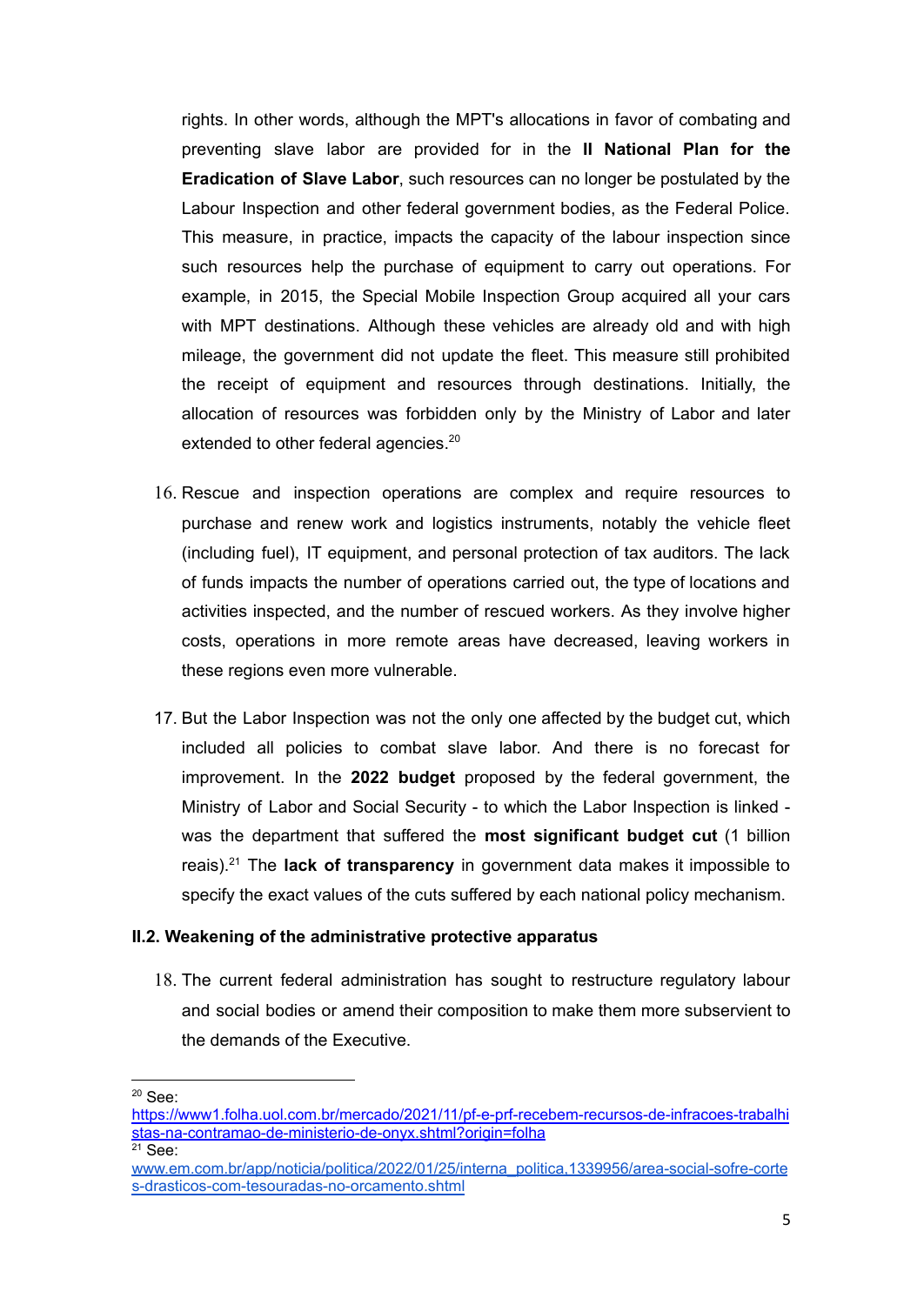- 19. In 2019, the **Ministry of Labour was eliminated** and turned into a secretariat under the Ministry of Economy. This act removed the labour agenda from the core of the executive power and left Brazil without a central entity responsible for preparing a systematic employment policy for Brazil. In 2021, the government decided to recreate the Ministry. Far, however, from signifying concern about the country's high unemployment rates, the decision was purely political. It allowed the president to make more than 200 political appointments to the ministry. $22$
- 20. Other measures have also been taken to reduce social participation in social and human rights issues. Decree No. 9,759, of April 11, 2019, determined the extinction of the councils and commissions of the National Policy for Social Participation (PNPS).<sup>23</sup> Among the many collegiate bodies affected, the National **Commission for the Eradication of Slave Labor** (Conatrae) requested its recomposition, which was accepted. However, the Commission now has only eight members: four representatives from the government and four from civil society.<sup>24</sup> (selected via public notice<sup>25</sup> for a two-year term). Although other civil society organizations can follow Conatrae meetings, they cannot propose agendas or vote on decisions.
- 21. The measure was carried out to justify cost containment and the elimination of "superfluous" councils. It might have saved little amount of money, <sup>26</sup> but, in practice, affected social participation in fundamental issues. The list of collegiate bodies extinct by the presidential decree includes councils that deal with environment, indigenous peoples, and agriculture issues. Although some have managed to recover, many are still empty or without performing activities, existing only on paper. It is worth remembering that social participation is highly relevant. Without the pressure of organized civil society, Brazil would not be such international reference in the fight against contemporary slave labor.

#### **II. 3. Setbacks in legislation**

<sup>24</sup> See Decree No 9,887/2019 at

<sup>23</sup> See: <sup>22</sup> See: [economia.ig.com.br/2021-07-27/fgts-anyx-guedes.html](https://economia.ig.com.br/2021-07-27/fgts-anyx-guedes.html)

[https://deolhonosruralistas.com.br/2019/04/17/decreto-de-bolsonaro-fragiliza-combate-ao-trabal](https://deolhonosruralistas.com.br/2019/04/17/decreto-de-bolsonaro-fragiliza-combate-ao-trabalho-escravo-no-campo/) [ho-escravo-no-campo/](https://deolhonosruralistas.com.br/2019/04/17/decreto-de-bolsonaro-fragiliza-combate-ao-trabalho-escravo-no-campo/)

 $25$  See: [http://www.planalto.gov.br/ccivil\\_03/\\_Ato2019-2022/2019/Decreto/D9887.htm#art11](http://www.planalto.gov.br/ccivil_03/_Ato2019-2022/2019/Decreto/D9887.htm#art11)

 $26$  See: [https://www.gov.br/mdh/pt-br/assuntos/noticias/2020-2/marco/ministerio-abre-processo-seletivo](https://www.gov.br/mdh/pt-br/assuntos/noticias/2020-2/marco/ministerio-abre-processo-seletivo-para-comissao-nacional-de-erradicacao-do-trabalho-escravo)[para-comissao-nacional-de-erradicacao-do-trabalho-escravo](https://www.gov.br/mdh/pt-br/assuntos/noticias/2020-2/marco/ministerio-abre-processo-seletivo-para-comissao-nacional-de-erradicacao-do-trabalho-escravo).

[https://oglobo.globo.com/politica/decreto-do-governo-bolsonaro-mantem-apenas-32-conselhos](https://oglobo.globo.com/politica/decreto-do-governo-bolsonaro-mantem-apenas-32-conselhos-consultivos-23773337)[consultivos-23773337](https://oglobo.globo.com/politica/decreto-do-governo-bolsonaro-mantem-apenas-32-conselhos-consultivos-23773337)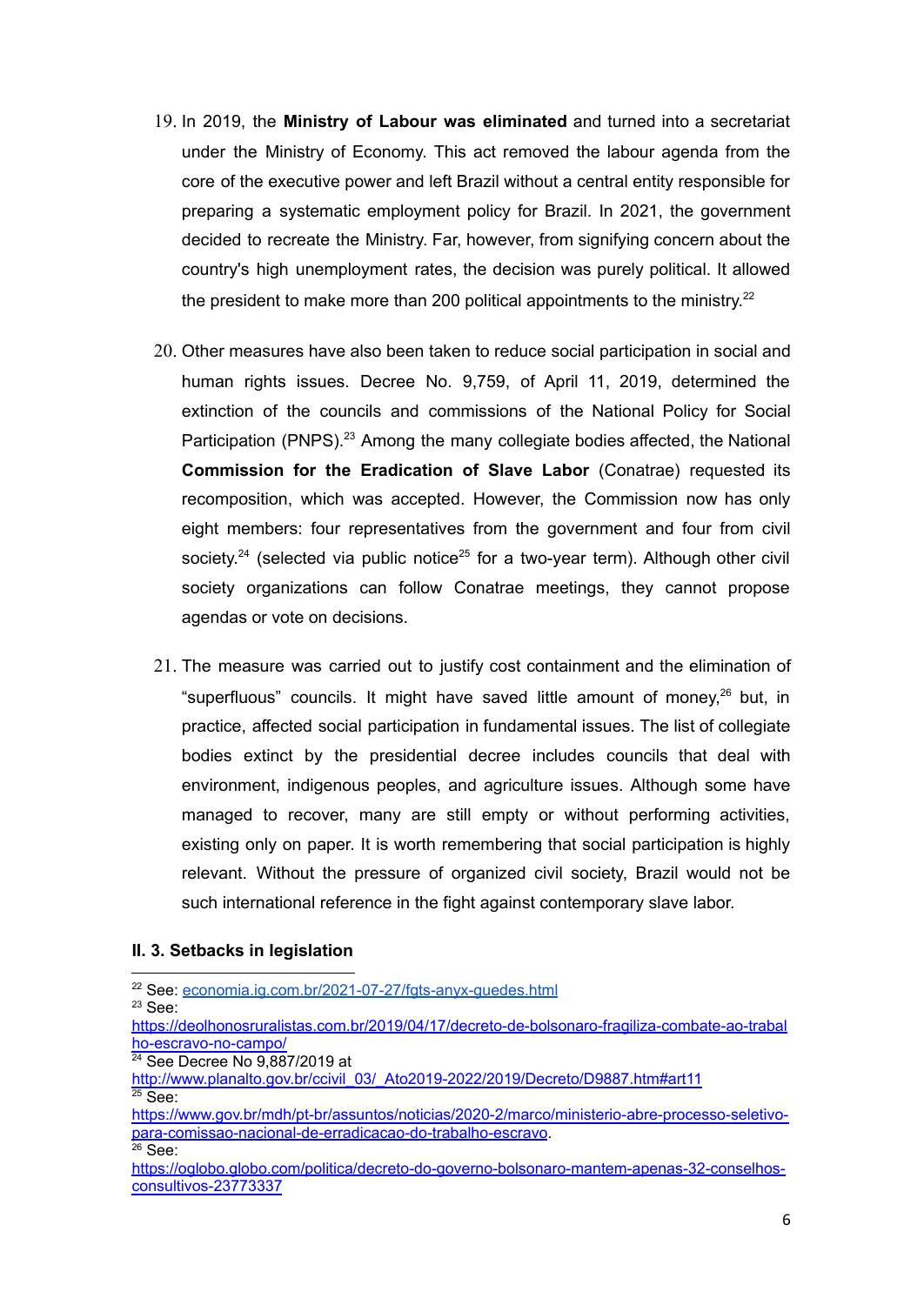- **22.** The government is also supporting reforms that are particularly harmful to the protection of workers that have been regularly discussed **without any popular participation**, especially from union entities and public bodies and entities that work in the fight against labour irregularities.
- 23. A worrying example is **Senate Bill No. 432/2013**, which changes the concept of slave labor in the Brazilian Penal Code, restricting it to cases of restriction of freedom. The proposed amendment goes against the understanding of the International Labor Organization (ILO), which understands the Brazilian concept as good and adequate to contemporary forms of slavery.<sup>27</sup>
- 24. In addition, the Brazilian government has been reviewing almost all the **Regulatory Norms** of the Ministry of Labor about occupational health and safety conditions. <sup>28</sup> These review can significantly harm the assessments of slave labor that are based on these rules and increase the rates of accidents and deaths of workers. Brazil already occupies second in the G20 mortality from work accidents. 29
- 25. With particular regard to **child labor**, it is estimated that almost 2 million children and adolescents aged 5 to 17 are subjected to child labor in Brazil. 706,000 of these were subjected to the worst forms of child labor. Far from seeking to combat the problem and actively violating **Recommendation 132**, the Brazilian State has been working under the false conception that child labour is a solution to poverty and unemployment. The legislative proposals that aim to reduce the protection given to children and adolescents demonstrate that. The Proposal for a Constitutional Amendment nº 18/2011 - which reduces the minimum age for work to 14 years - and the government's recent measures to create new fixed-term contracts for young workers that would exempt employers from paying labour and social rights, <sup>30</sup> are examples.

<sup>27</sup> See:

 $28$  See: [http://www2.camara.leg.br/camaranoticias/noticias/RELACOES-EXTERIORES/478351-PARA-O](http://www2.camara.leg.br/camaranoticias/noticias/RELACOES-EXTERIORES/478351-PARA-OIT,-BRASIL-E-REFERENCIA-MUNDIAL-NO-COMBATE-AO-TRABAJO-ESCLAVO.html) [IT,-BRASIL-E-REFERENCIA-MUNDIAL-NO-COMBATE-AO-TRABAJO-ESCLAVO.html](http://www2.camara.leg.br/camaranoticias/noticias/RELACOES-EXTERIORES/478351-PARA-OIT,-BRASIL-E-REFERENCIA-MUNDIAL-NO-COMBATE-AO-TRABAJO-ESCLAVO.html)

 $29$  See: [https://agenciabrasil.ebc.com.br/politica/noticia/2021-10/governo-faz-nova-revisao-de-normas-d](https://agenciabrasil.ebc.com.br/politica/noticia/2021-10/governo-faz-nova-revisao-de-normas-de-seguranca-no-trabalho#:~:text=O%20governo%20federal%20anunciou%20nesta,no%20Di%C3%A1rio%20Oficial%20da%20Uni%C3%A3o) [e-seguranca-no-trabalho#:~:text=O%20governo%20federal%20anunciou%20nesta,no%20Di%](https://agenciabrasil.ebc.com.br/politica/noticia/2021-10/governo-faz-nova-revisao-de-normas-de-seguranca-no-trabalho#:~:text=O%20governo%20federal%20anunciou%20nesta,no%20Di%C3%A1rio%20Oficial%20da%20Uni%C3%A3o) [C3%A1rio%20Oficial%20da%20Uni%C3%A3o](https://agenciabrasil.ebc.com.br/politica/noticia/2021-10/governo-faz-nova-revisao-de-normas-de-seguranca-no-trabalho#:~:text=O%20governo%20federal%20anunciou%20nesta,no%20Di%C3%A1rio%20Oficial%20da%20Uni%C3%A3o).

[https://g1.globo.com/economia/noticia/2021/05/01/brasil-e-2o-pais-do-g20-em-mortalidade-por](https://g1.globo.com/economia/noticia/2021/05/01/brasil-e-2o-pais-do-g20-em-mortalidade-por-acidentes-no-trabalho.ghtml)[acidentes-no-trabalho.ghtml](https://g1.globo.com/economia/noticia/2021/05/01/brasil-e-2o-pais-do-g20-em-mortalidade-por-acidentes-no-trabalho.ghtml)

 $30$  Provisory Measures that exempt employers from paying social and labour rights are MP No. 881/2019, MP No. 905/2019 and MP No. 1045/2021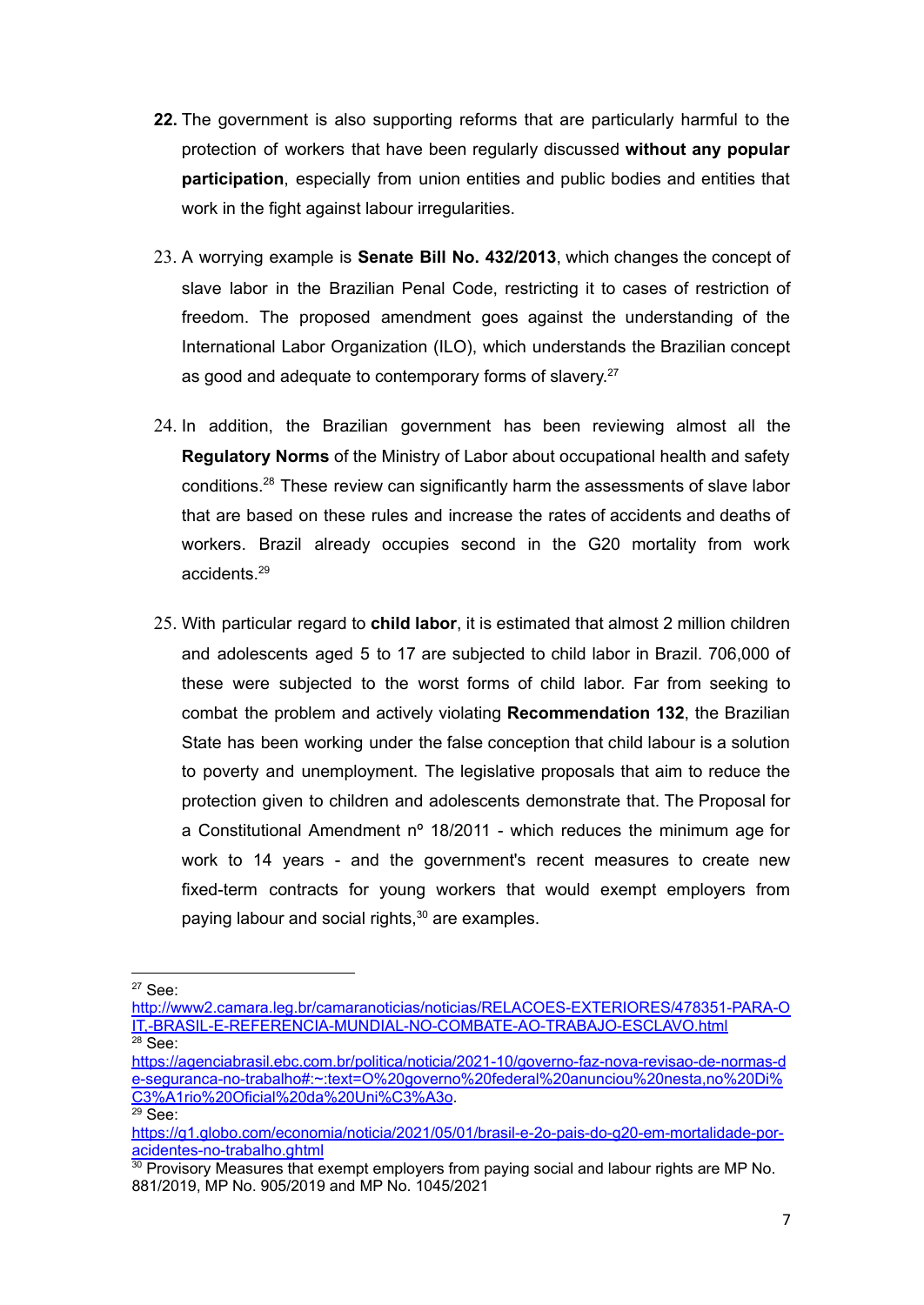- 26. Brazil's failure to legislate and apply some existing protection rules has also been a problem. **Constitutional Amendment No. 81**, approved in 2014, allows the expropriation of land used for slave labor (**article 243 of the Federal Constitution**). So far, this constitutional provision has not yet been regulated nor, therefore, applied. There are some bills, such as **Project Bill No. 5970/2019**, that seek to regulate the constitutional article to make it applicable. But the projects have not yet been voted on and it is feared that they will not be approved. Thus, Recommendation 125 lacks effective implementation.
- 27. There is also a state Law in São Paulo, **Law No. 14.946** stipulates that business owners found to be commercializing goods produced using slave labour shall have their commercial taxpayer registration revoked,<sup>31</sup> thereby virtually barring them from engaging in commerce. It, however, never had any practical effect: no company's registration has ever been canceled or removed from the commercial taxpayer registry.
- 28. The omission of the Brazilian state is also evident concerning **international standards**. Despite the appeals and **UPR's Recomendation 127**, Brazil still does not ratify the **2014 Protocol to the ILO Forced Labor Convention** and the **UN International Convention on the Protection of the Rights of All Migrant Workers and Members of Their Families**.

#### **II. 4. Impunity**

- 29. The Brazilian problem is also compounded and fueled by its **inability to hold offenders criminally accountable and ensure adequate compensation for victims (Recommendation 124 and 130)**. Of the 3,450 slave labor inspection operations carried out between 2008 and 2019, only 2,679 defendants were denounced for the crime. Only 112 experienced a definitive conviction, which corresponds to 4.2% of all accused and 6.3% of the number of people brought to trial. 32
- 30. **Slow investigations and lengthy proceedings** are opportunely used by offenders to delay accountability. Often the demands go beyond the statutory

<sup>&</sup>lt;sup>31</sup> For more detalis, check

 $32$  See: <https://www.al.sp.gov.br/repositorio/legislacao/lei/2013/lei-14946-28.01.2013.html>

[https://politica.estadao.com.br/blogs/fausto-macedo/trabalho-analogo-escravidao-baixa-conden](https://politica.estadao.com.br/blogs/fausto-macedo/trabalho-analogo-escravidao-baixa-condenacao-justica-pesquisa-trabalho-escravo-na-balanca-da-justica-ufmg/) [acao-justica-pesquisa-trabalho-escravo-na-balanca-da-justica-ufmg/.](https://politica.estadao.com.br/blogs/fausto-macedo/trabalho-analogo-escravidao-baixa-condenacao-justica-pesquisa-trabalho-escravo-na-balanca-da-justica-ufmg/)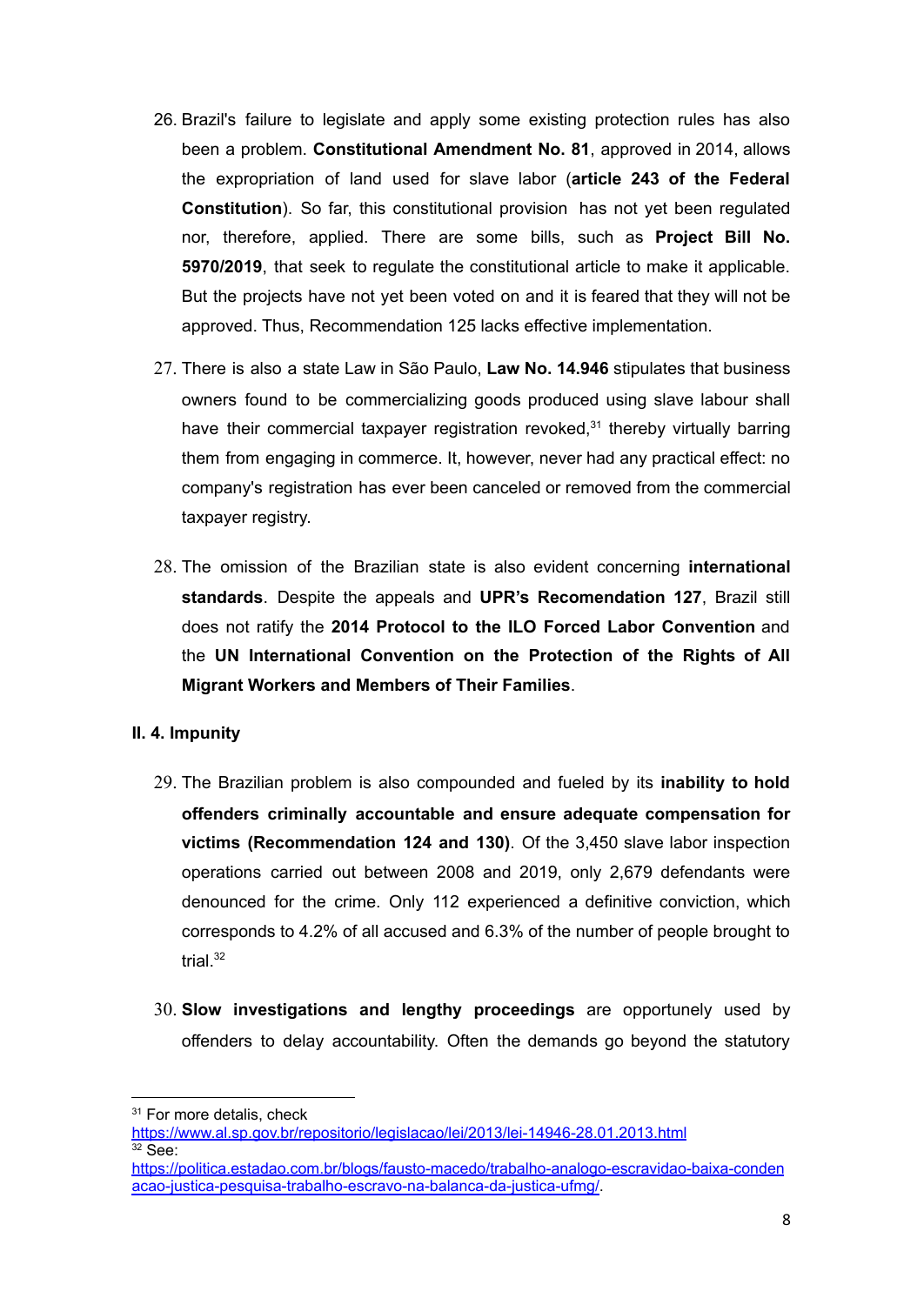statute of limitations, preventing defendants from being held accountable<sup>33</sup>. The low chances of punishment offer little incentive for private actors and the State to comply with the legislative apparatus of worker protection, perpetuating a cycle of abuse and impunity.

31. This delay in holding offenders accountable for labor violations resulted in Brazil's international condemnation in 2016. In the **Fazenda Brasil Verde case**, the Inter-American Court of Human Rights found that the Brazilian State violated the rights of 85 victims who were enslaved on a farm in the State of Pará in 2000 and of another 43 workers rescued from the same property in 1997. The Court found that Brazil violated the rights of individuals to freedom (specifically the right not to be subjected to any form of slavery or servitude), access to justice, and a reasonable duration of the proceedings and that the victims did not receive adequate judicial protection, which amounted to denying them access to justice. It was the first time that the Inter-American Court condemned a State for slave labor.<sup>34</sup>

#### **II. 5. Transparency**

32. A successful strategy employed by Brazil, related to transparency, is the so-called "**dirty list**," a regularly updated and publicly available registry of employers who have verifiably submitted their workers to slave-like labour. Although the list has been widely celebrated as a best practice on transparency 35 , the "dirty list" was suspended for over two years (2014 to 2016) by the Federal Supreme Court (STF) after the list became the target of a series of legal measures. In April 2016, the United Nations published a working paper that highlighted many governance gaps related to modern slavery in Brazil recommending, among other things, the reactivation of the "dirty list".<sup>36</sup> The Brazilian government attempted to attack transparency and weaken the labour protection framework by conditioning the publication of the "dirty list" to a political

35 See more at Official Documens System od United Nations at

<sup>33</sup> See: <https://exame.com/brasil/quanto-tempo-a-justica-do-brasil-leva-para-julgar-um-processo/>

<sup>&</sup>lt;sup>34</sup> See: [http://www.corteidh.or.cr/docs/casos/articulos/seriec\\_318\\_por.pdf](http://www.corteidh.or.cr/docs/casos/articulos/seriec_318_por.pdf)

documents-dds-ny.un.org/doc/UNDOC/GEN/G16/096/43/PDF/G1609643.pdf?OpenElement.

<sup>36</sup> See: [//brasil.un.org/sites/default/files/2020-07/position-paper-trabalho-escravo.pdf](https://brasil.un.org/sites/default/files/2020-07/position-paper-trabalho-escravo.pdf)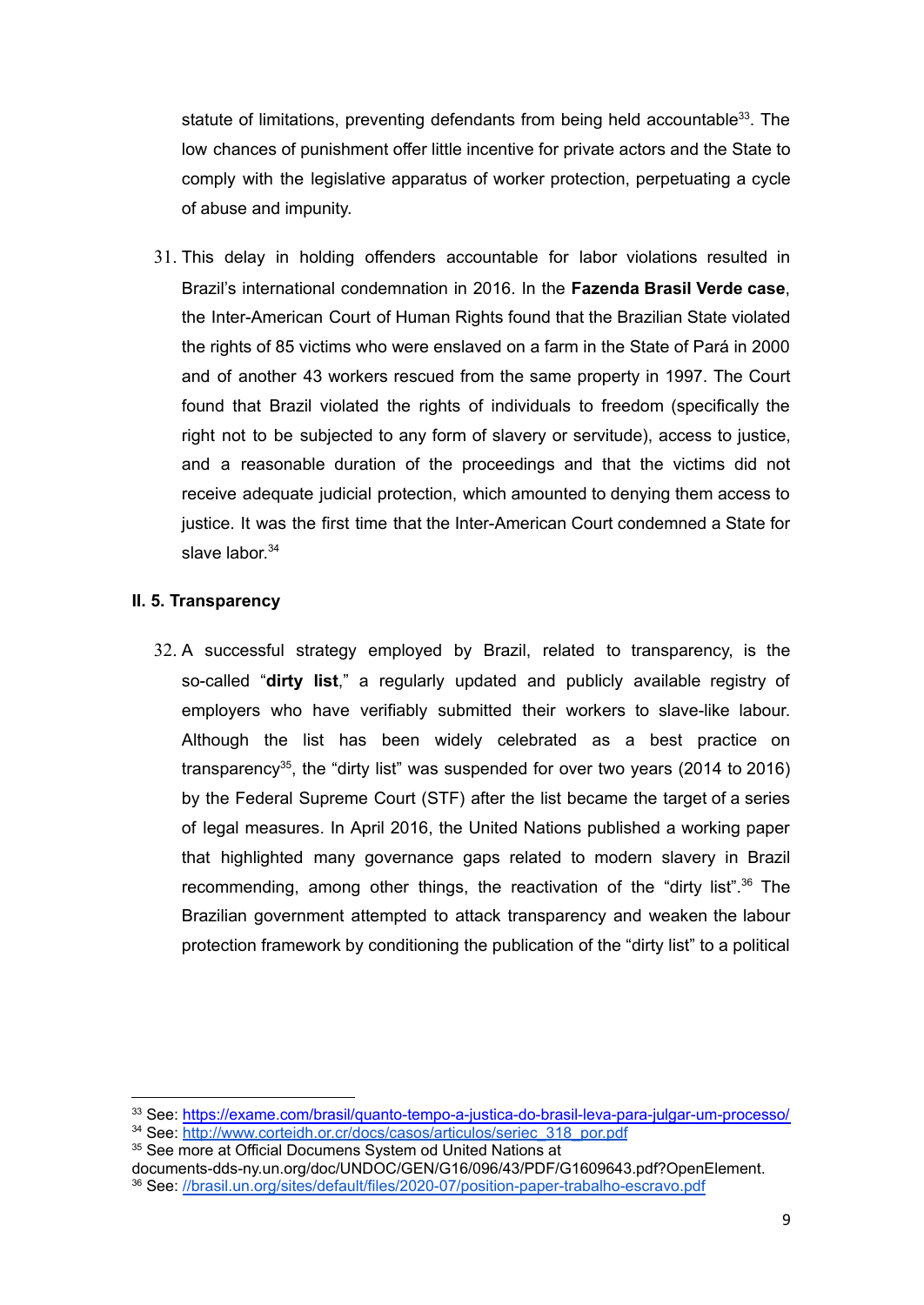decision of the federal government<sup>37</sup>. Fortunately, this order was overturned by the STF in 2020, which reaffirmed the list and its publication as constitutional.<sup>38</sup>

**33. Brazil does not have legal regulations that require companies to publicly disclose data and information on their production chain**, which makes it difficult to control and hold all those involved in the practice of slave labor difficult.

# **III. Conclusion**

- 34. Over the last few years, the Brazilian government has used the justification of cutting spending, the lean state, and the economic crisis to implement measures to **threaten rights**: to make workers' rights more flexible, to stop investing in social policies that fight the causes of various socioeconomic vulnerabilities, and to act to combat social and labor violations (especially slave labor and human trafficking).
- 35. The policy of combating slave labor went through different administrations and was internationally celebrated. But, despite some small advances, the Brazilian State's actions in recent years show that far from intensifying efforts to increase its apparatus for protecting and combating slave labor, the country has gone backwards in several aspects.
- 36. The **precarious reforms** carried out and the **constant attacks on labor and social rights**, combined with the **weakening of state bodies** through budget and resource cuts, have heightened the context of extreme vulnerability and relegated workers to their own fate.
- 37. It is also worth highlighting the **interconnection of human rights violations and environmental degradation**: slave labor is often connected to crimes such as illegal deforestation and others to violations of environmental rights. In 2009, the International Labor Organization (ILO) indicated connection between this

<sup>37</sup> See Order No. 1,129/2017, from 17 December 2020, at [www.in.gov.br/materia/-/asset\\_publisher/Kujrw0TZC2Mb/content/id/19356195/do1-2017-10-16-p](http://www.in.gov.br/materia/-/asset_publisher/Kujrw0TZC2Mb/content/id/19356195/do1-2017-10-16-portaria-n-1-129-de-13-de-outubro-de-2017-19356171) [ortaria-n-1-129-de-13-de-outubro-de-2017-19356171.](http://www.in.gov.br/materia/-/asset_publisher/Kujrw0TZC2Mb/content/id/19356195/do1-2017-10-16-portaria-n-1-129-de-13-de-outubro-de-2017-19356171)

<sup>&</sup>lt;sup>38</sup> 'Federal Supreme Court decides 'dirty list' on slave labour to be maintained', Conectas Human Rights, 14 September 2019,

[www.conectas.org/en/noticias/federal-supreme-court-decides-dirty-list-on-slave-labour-to-be-ma](http://www.conectas.org/en/noticias/federal-supreme-court-decides-dirty-list-on-slave-labour-to-be-maintained/) [intained/](http://www.conectas.org/en/noticias/federal-supreme-court-decides-dirty-list-on-slave-labour-to-be-maintained/)